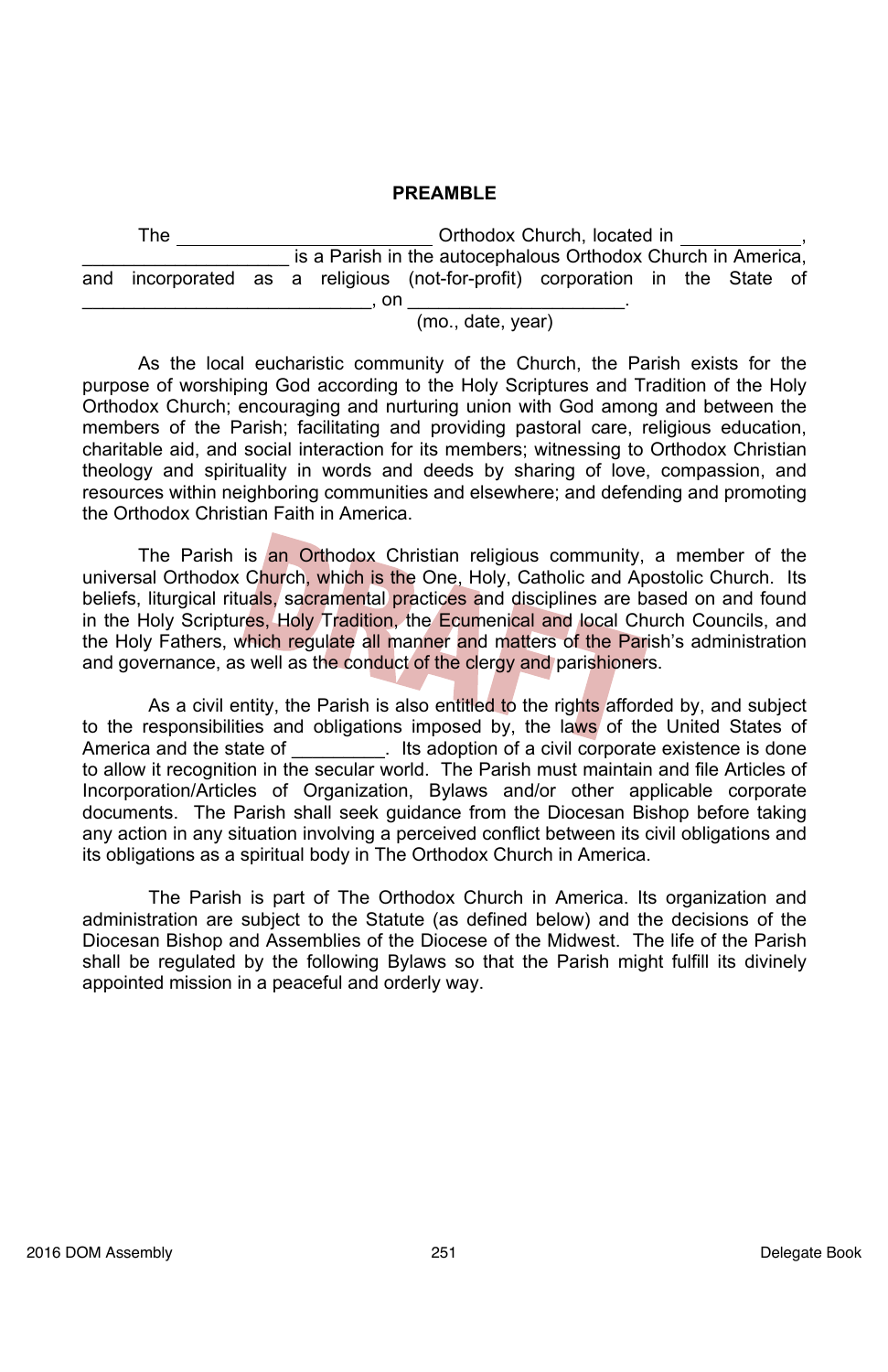# **ARTICLE I: DEFINITIONS**

These words, as used in these Parish Bylaws, shall have the following meanings:

- a. "Bishop" means the Bishop of Chicago and the Midwest or, in the event of his absence or a vacancy in his office, the Diocesan Authority, which could be a *Locum Tenens* or a Diocesan Administrator appointed by the Metropolitan and/or the Holy Synod of The Orthodox Church in America.
- b. "Diocese" means the Diocese of the Midwest.
- c. "Parish" means both the parish as a local eucharistic community of The Orthodox Church in America and as corporate body organized and existing under the laws of the state of
- d. "Rector" means Parish Priest who is the priest-in-charge and presides over the other Parish clergy.
- e. "Statute" means the Statute of The Orthodox Church in America, adopted by the Second All-American Council held in October 1971, and as revised by the Eighteenth All-American Council held in July 2015, effective November 1, 2015, and as further revised and/or amended by subsequent All-American Councils.

# **ARTICLE II: THE PARISH MEMBERSHIP**

#### **Section 1: Parishioner**

- a. A Parishioner is one who, by virtue of Baptism and Chrismation, is a member of the Body of Christ and is incorporated into the Parish community as a Parish member.
- b. A Parishioner has a reasonable expectation for pastoral care in accordance with the Orthodox Tradition, enjoys full benefits of participation in Parish life, and has the duty to sustain, strengthen, and witness to the Orthodox Faith; to live according to the teaching of the Church; to participate in the religious services; to partake of the Holy Sacraments; to fulfill acts of Christian mercy; and to support and help the Church.
- c. Parish membership may be suspended or revoked by the Rector or the Bishop for due cause, such as:
	- 1. open rejection of the Orthodox Faith;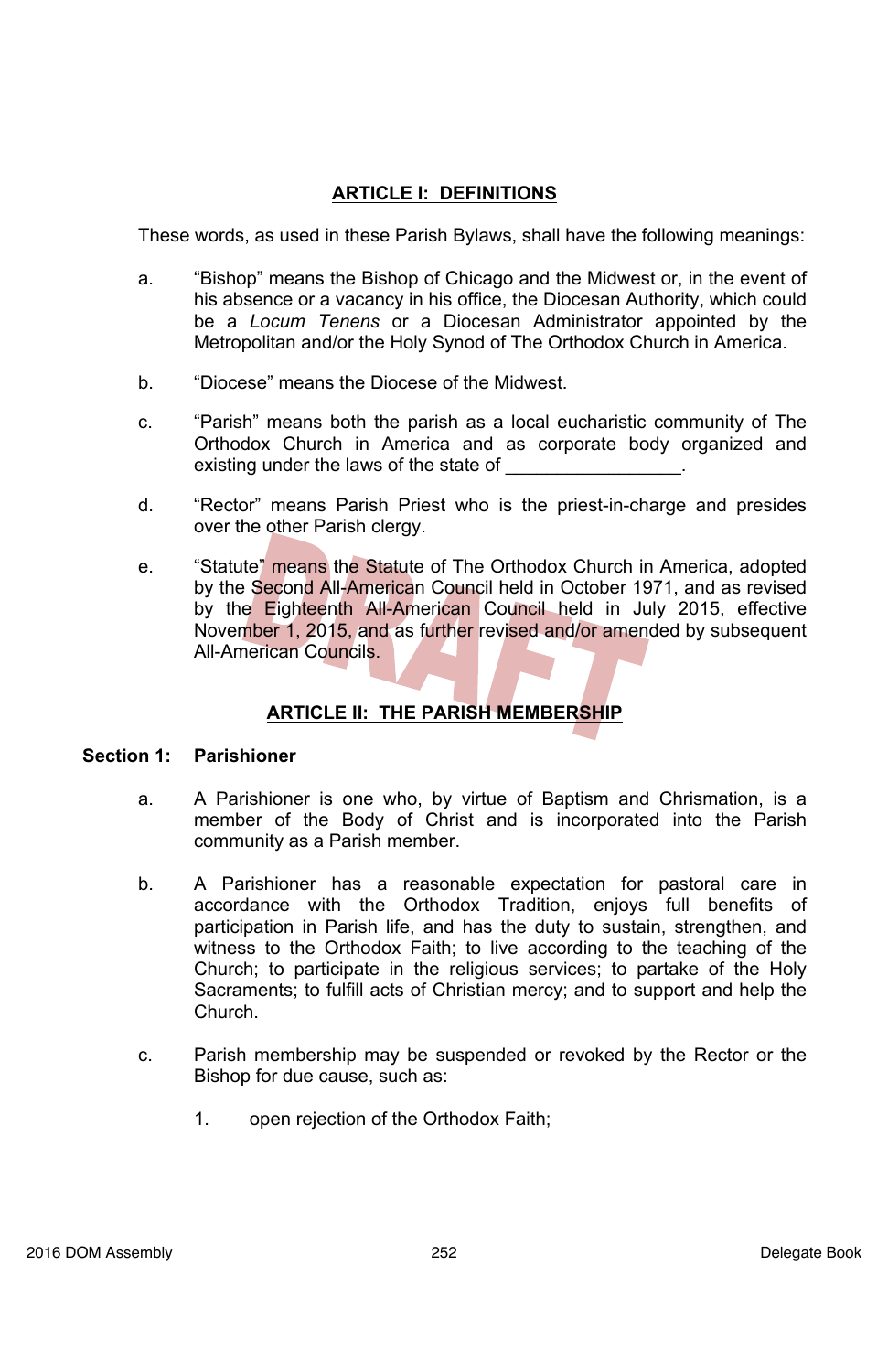- 2. public and open defamation of, defiance of, or rebellion against ecclesiastical authority;
- 3. grave moral transgression; or
- 4. formal association with a non-Orthodox religious body.

### **Section 2: Voting Member**

A voting member of the Parish accepts the rights, privileges and responsibilities of participating and voting in Parish Assemblies. A voting member may be considered for election to office in appropriate Parish bodies, and is eligible for election as delegate to the Diocesan Assembly and the All-American Council.

A Voting Member:

- a. is a Baptized and Chrismated Orthodox Christian;
- b. is at least 18 years of age;
- c. partakes of the Sacraments of Private Confession and Communion in one's home Parish at least once a year or elsewhere with the permission of the Rector;
- d. has been a Parishioner of the Parish for at least a year; and
- e. fulfills financial obligations as established by the All-American Councils, Diocesan Assemblies, and the Parish, which obligations may be adjusted or waived by the Rector in consultation with the Parish Council.

#### **Section 3: Transfer Members**

A Parishioner who transfers from another parish of The Orthodox Church in America and whose former Rector verifies that they were a voting member in good standing shall be a voting member of the Parish. Such a Parishioner who does not provide this verification, or a Parishioner who is an Orthodox Christian transferring from a parish not within the Orthodox Church in America, shall become a voting member upon fulfillment of the requirements in Section 2 above.

#### **Section 4: Multiple Parish Membership**

Voting membership in two or more parishes of the Orthodox Church in America is not permitted.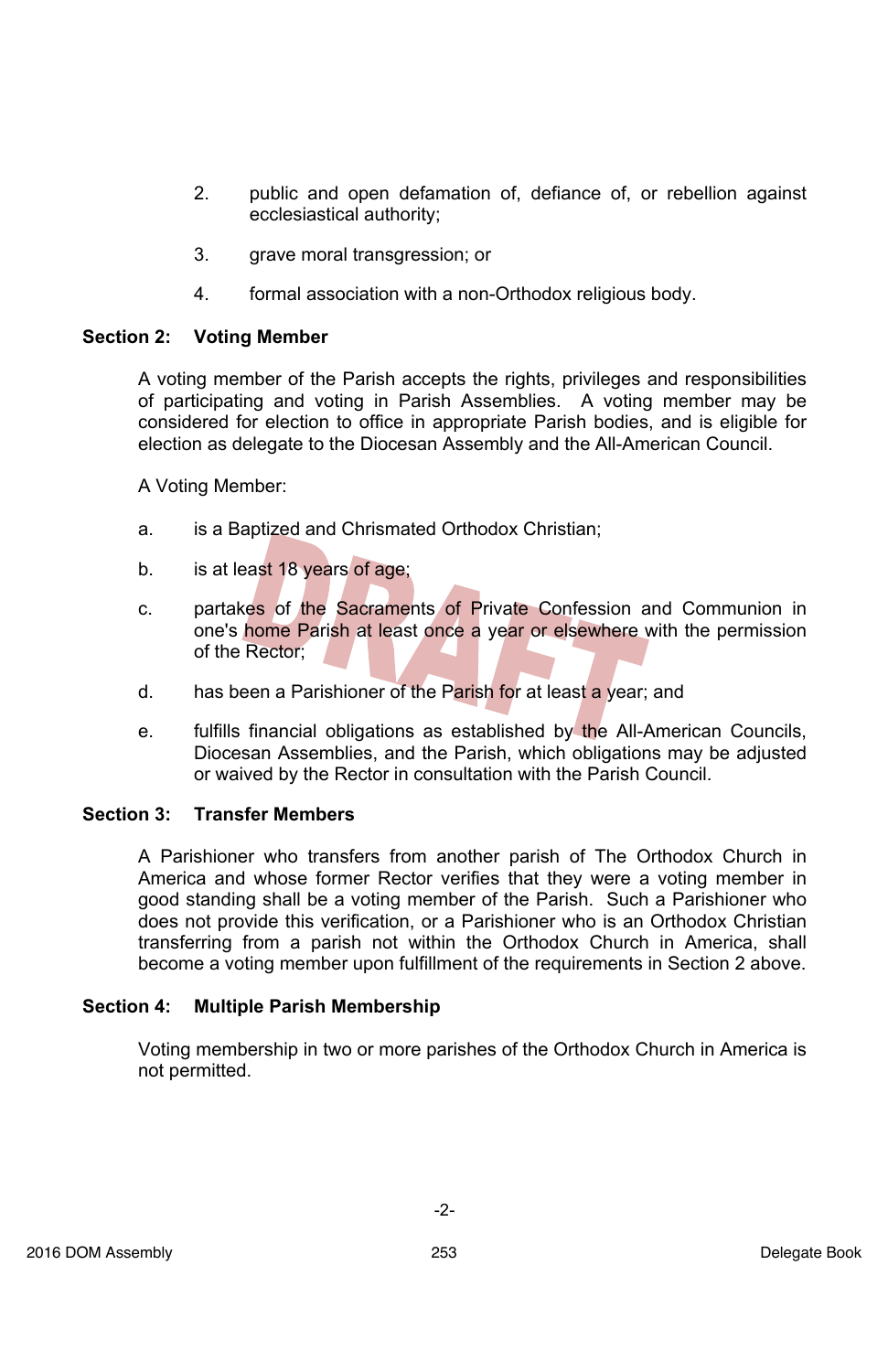### **Section 5: Financial Obligation**

Each year, the Parish shall remit to the Diocesan Treasurer its minimum financial support to the Diocese and through it to The Orthodox Church in America as determined by the All-American Council and the Diocese.

### **Section 6: Parish Membership Registration**

The Parish, through its Rector and Parish Council, is responsible for submitting annually the census and membership information to the Bishop, in accordance with the form as determined in current Diocesan directives.

### **Section 7: Exclusion of Voting Membership**

The Parish Council together with the Rector shall, within its jurisdiction, initiate action to remove from voting membership that person who:

- a. directly or indirectly defies the Dogma or Canons of the Orthodox Church; or
- b. directly or indirectly obstructs those decisions rendered by the majority of the Parish or the Bishop; or
- c. directly or indirectly causes such disruption so as to adversely affect the spiritual life of the Parish.

Action to remove rights of voting membership shall be referred to the Bishop in the manner set forth in the current Diocesan directives.

# **ARTICLE III: THE PARISH CLERGY**

### **Section 1: The Rector**

The Rector, by virtue of his ordination and canonical appointment, serves as the spiritual father and teacher of the Parish. He is first among the Parish Clergy and presides over liturgical worship in accordance with the traditions and norms of the Church. He also is the head and administrator of the Parish in a manner consistent with the provisions of the Statute, the governing documents of the Diocese and the Parish, and the directives of the Bishop in cooperation with the Parish Council. No activities in the Parish can be initiated without his knowledge, approval and blessings; neither should he do anything pertaining to the Parish without the knowledge of the appropriate Parish bodies, so that always and everywhere there may be mutual trust, cooperation, unity and love.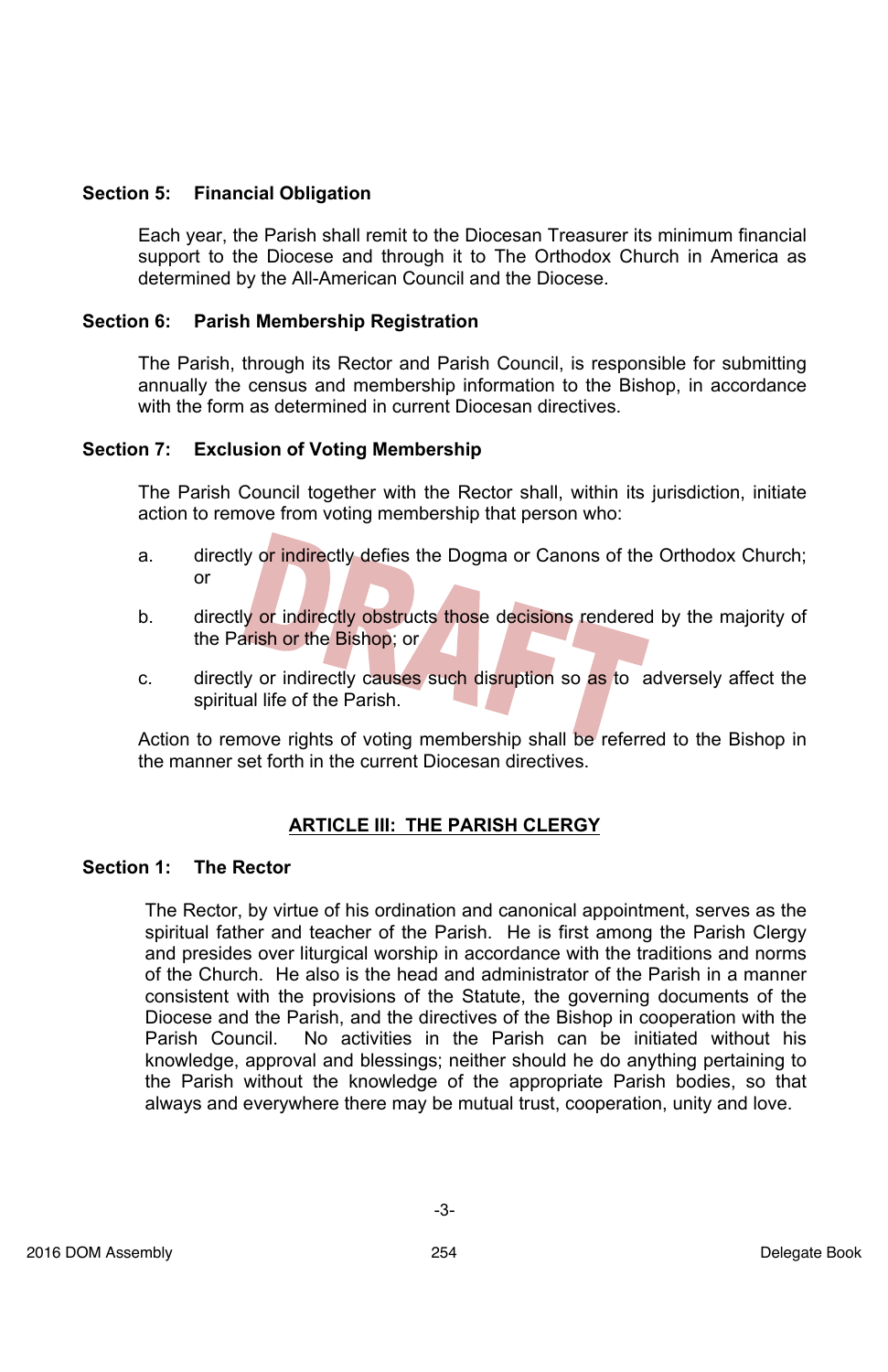### **Section 2: Assignment & Compensation**

- a. The Rector is assigned, transferred or removed by the Bishop, in accordance with the canons, ecclesiastical procedures and the needs of the Parish and of the Diocese. The Rector cannot be removed or leave his assignment without the specific permission of the Bishop. Upon the death, retirement or transfer of the Rector, the vacancy in the Parish may be filled on a temporary basis by the Bishop, until the office is filled permanently.
- b. Throughout the duration of his assignment, the Parish shall compensate the Rector. The amount and terms of such compensation shall conform to current Diocesan guidelines and norms concerning compensation and benefits, and be agreed upon prior to the Rector's appointment.

### **Section 3: Responsibility**

The responsibilities of the Rector of the Parish shall be to:

- a. serve the liturgical and sacramental needs of the Parish according to the Tradition of the Orthodox Church as practiced in The Orthodox Church in America and with the blessing of the Bishop;
- b. supervise and oversee all aspects of the Parish's liturgical life, including the music ministry, liturgical readers, altar servers, sacristans, the inventory and status of liturgical supplies and liturgical art;
- c. teach, sanctify and edify the members of the Parish entrusted to his care with no partiality, supervise in a cooperative manner the Parish's Church School, implement religious education programs of the Parish, ensure that all educational, philanthropic, social and cultural activities within the Parish or of the Parish are consistent with the mission of the Church;
- d. strive to raise the level of spirituality and morality of the Parishioners and stimulate church growth;
- e. normally preside over all Parish Meetings and Parish Council meetings, except in cases when the Bishop is present or when another person is directed to do so by the Bishop;
- f. keep and maintain the Parish records of baptisms, chrismations, receptions into the faith, marriages, and burials; issue copies of the same, and report the statistics annually to the Bishop;
- g. report the marriages performed as may be required by law to civil authority;
- h. be the intermediary between the Parish and the Dean and the Bishop;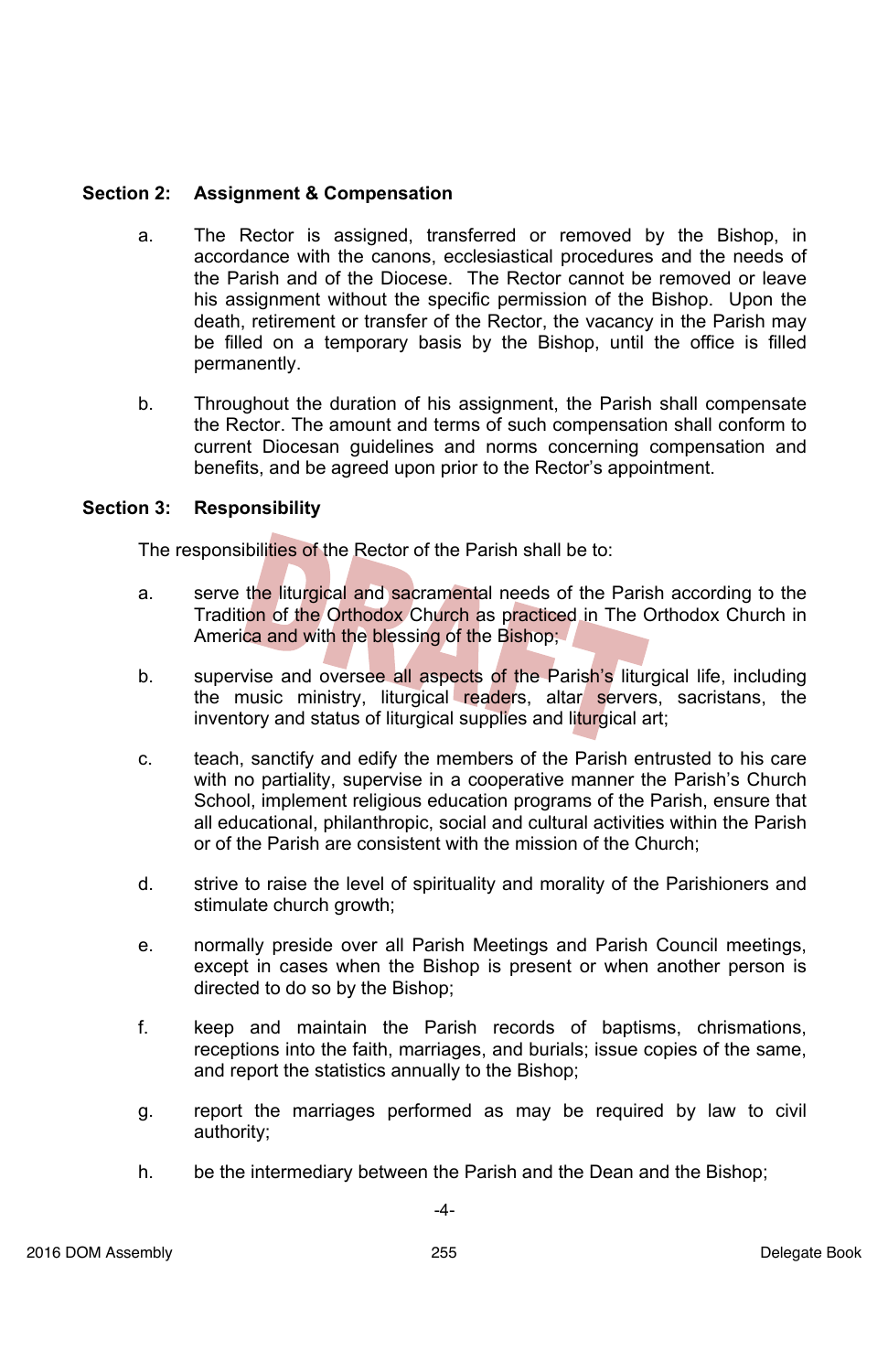- i. be responsible for the well-being of the Parish, administrating the Parish business office and overseeing the care, custody and maintenance of administrative records, inventories and the official Parish seal;
- j. represent the Parish before local civil and judicial authorities and other third parties, either personally or through his delegate;
- k. implement the decisions of the All-American Councils, the Diocesan Assemblies, the Bishop, the District Dean, the Annual and Special Meetings of the Parish, and the Parish Council;
- l. check and sign the minutes of the Annual and Special Meetings of the Parish and of the Parish Council meetings;
- m. be responsible for the supervision of additional clergy who are appointed or assigned by the Bishop;
- n. be an *ex officio* member of all committees and of the Parish Council; and
- o. exercise the rights and responsibilities stipulated by the Sacred Canons, the Statute, the directives of the Holy Synod, and the Bishop.

### **Section 4: Other Parish Clergy**

- a. An Associate Priest is a priest who has been appointment to a Parish by the Bishop. His duties and responsibilities are carried out under the direction of the Rector in consultation with the Parish Council, for which he normally receives compensation from the Parish.
- b. An Assigned Deacon is a deacon who has been appointed by the Bishop to serve within a Parish. His duties and responsibilities are carried out under the direction of the Rector in consultation with the Parish Council, for which he may receive compensation from the Parish.
- c. Attached clergy are priests or deacons who are canonically attached to a Parish by the Bishop without necessary compensation from the Parish. They do not exercise a role in Parish governance and their participation in the life of the Parish is subject to a cooperative agreement with the Rector in consultation with the Parish Council.
- d. Like the Rector, all parish clergy, including those in minor orders, possess the rights and exercise the responsibilities stipulated for their order by the Sacred Canons, the Statute, the directives of the Holy Synod, and the Bishop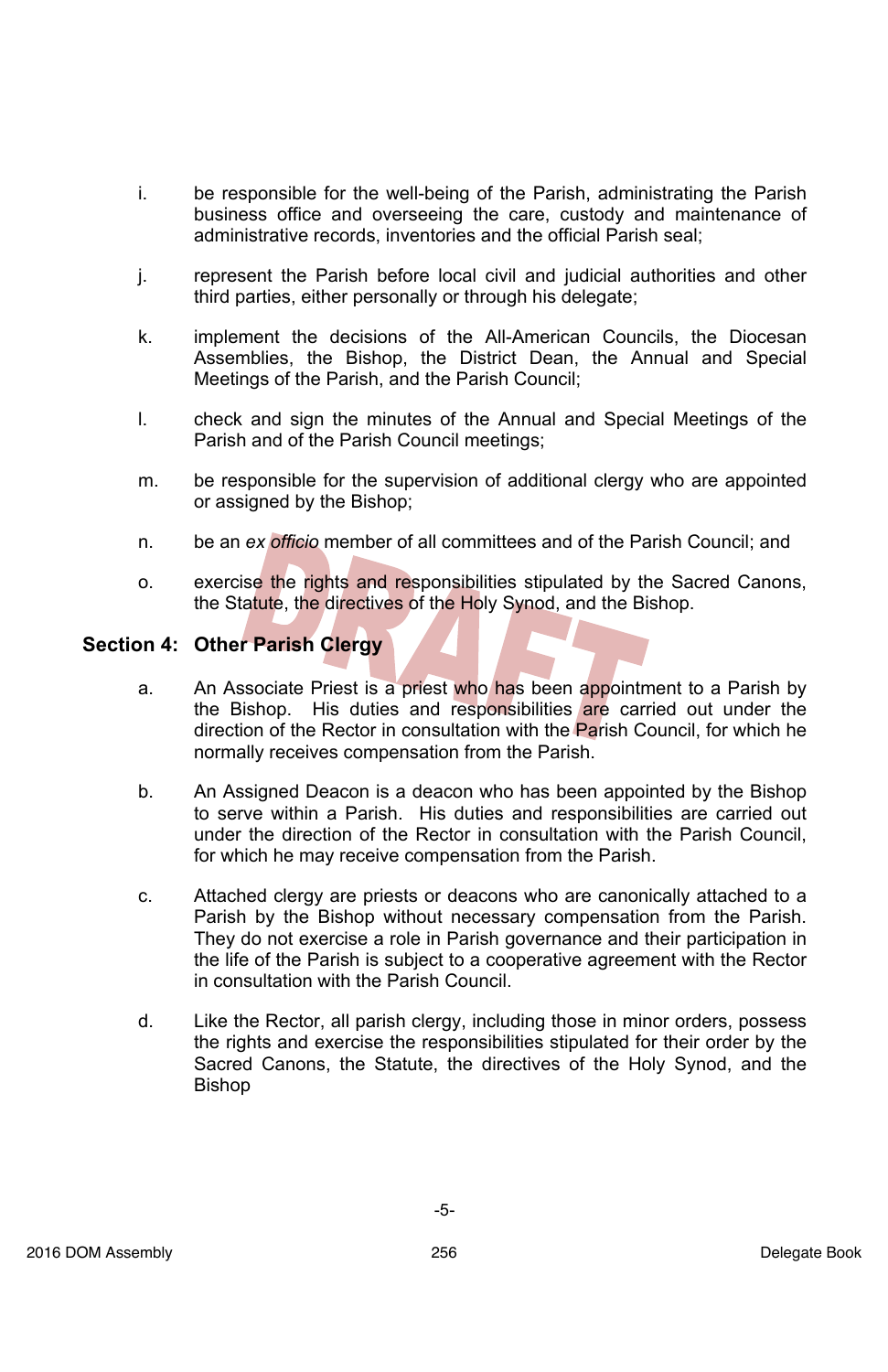# **ARTICLE IV: THE PARISH MEETING**

### **Section 1: Meetings**

- a. The Annual Meeting of the voting members of the Parish shall be held on the \_\_\_\_\_\_\_\_\_ Sunday in the \_\_\_\_\_\_\_ month of every year (following the celebration of the Divine Liturgy) for the purpose of electing members of the Parish Council and for the transaction of such other business as may come before the Meeting. Should circumstances preclude having the annual Parish Meeting at its regularly appointed time, then an alternate date agreed upon by the Rector and the Parish Council can be selected.
- b. The Rector together with the Parish Council, or the Bishop, may call a Special Parish Meeting to consider matters of specific concern.
- c. The Annual Meeting and any Special Parish Meeting shall be held on the Parish premises.
- d. Notice of the Annual and any Special Parish Meeting shall be given by the Rector from the ambo at the Divine Liturgy on three (3) consecutive Sundays prior to the Meeting and published in the Church bulletin, and written, telephonic, or email notice shall be provided to all voting members not later than eight (8) days prior to the date of the Meeting. The agenda of any Meeting shall be included in the notice. In the case of Special Meetings, or when the Annual Meeting shall have as part of its agenda capital expenditures, the purchase, sale, mortgage, lease, or encumbrance of real property of the Parish, or the amendment of these Bylaws, the notice shall specify the matter or matters to be acted upon at said Meeting.

#### **Section 2: Quorum**

The quorum for all Parish Meetings shall be \_\_\_\_ % of voting members. In the absence of a quorum at the Annual Parish Meeting, that Meeting may be adjourned to a time determined by the majority of voting members present at that Meeting. (At the Adjourned Meeting those in attendance shall constitute a quorum at that Meeting.) These provisions for an Adjourned Meeting shall not apply either to any Special Meeting or to any subject matter at an Annual Meeting pertaining to the amendment of these Bylaws or the acquisition or alienation of Parish property or capital expenditures. In those instances the quorum requirements outlined in this Section must be applied.

### **Section 3: Voting**

a. A simple majority vote by those voting members shall determine the decisions of any Parish Meeting, except as otherwise provided for in these Bylaws.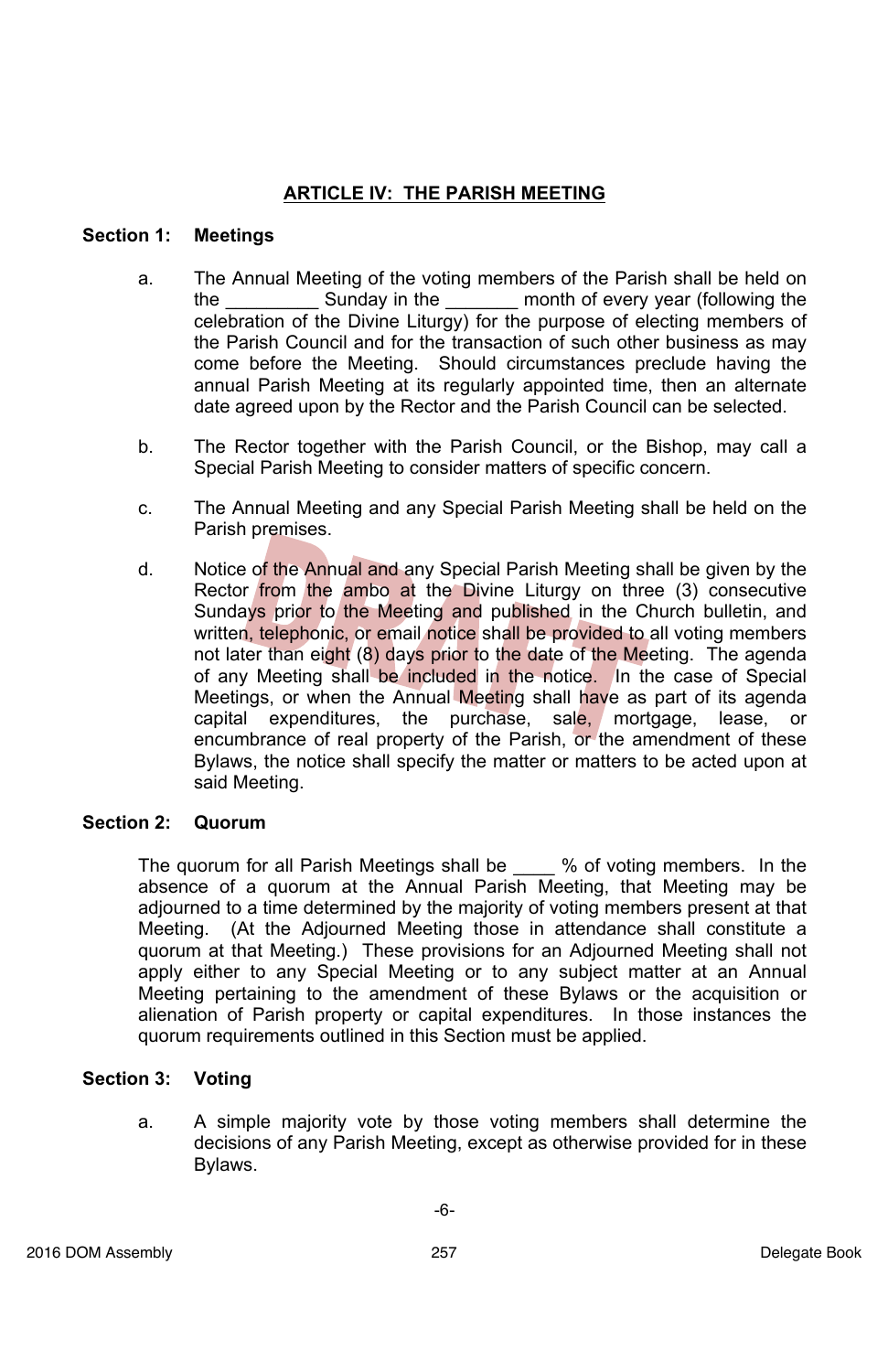b. A two-thirds (2/3) vote of the voting members present shall be required to approve any capital expenditures in excess of \$\_\_\_\_\_\_\_\_, and in connection with the purchase, sale, mortgage, lease, or encumbrance of Parish property, but in no event may such expenditure be made with the approval of less than \_\_\_\_% of all voting members of the Parish.

### **Section 4: Order of Meetings**

- a. Officers of the Parish Meeting
	- 1. The Rector is the Chairman and presiding officer at the Parish Meeting unless the Rector designates a substitute chairman.
	- 2. A Vice-Chairman, who may be the President of the Parish Council or a person elected at the Parish Meeting, may conduct portions of the Meeting as designated by the Rector.
	- 3. A Secretary, who may be the Secretary of the Parish Council or a person elected at the Parish Meeting, shall record the minutes of the Parish Meeting.
- b. The Agenda of the Annual Meeting may follow this order:
	- 1. Opening Prayer
	- 2. Determination of a Quorum
	- 3. Minutes of Previous Meeting
	- 4. Reports
	- 5. Financial Statement and Auditor's Report
	- 6. Adoption of Parish Budget
	- 7. Old Business
	- 8. New Business
	- 9. Election of the Parish Council, Auditing Committee, and representatives to the Diocesan Assembly and to the All-American Council
	- 10. Adjournment and Closing Prayer
- c. The Agenda of a Special Meeting may follow this order:
	- 1. Opening Prayer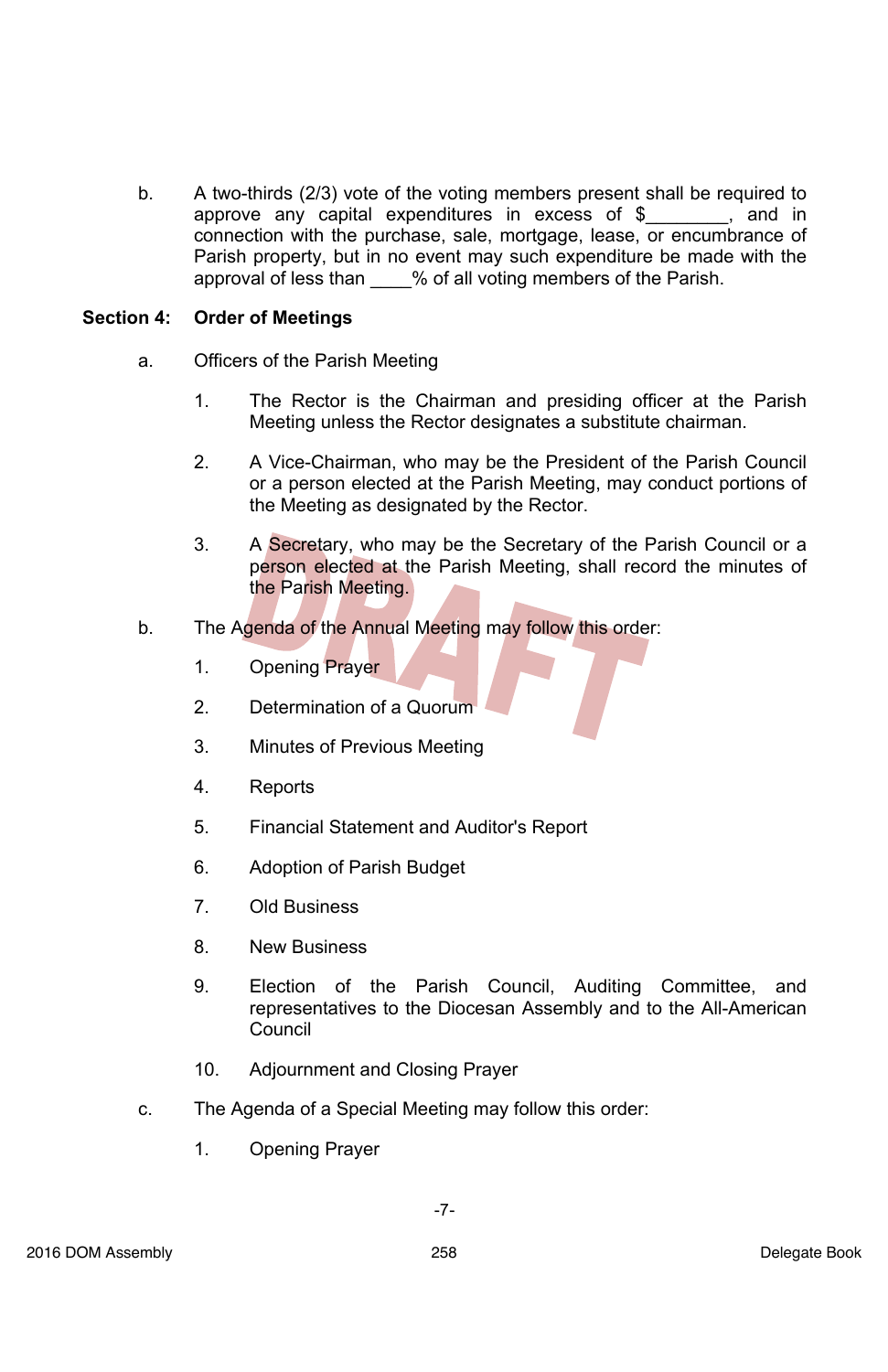- 2. Determination of a Quorum
- 3. Statement of Purpose of Meeting
- 4. Resolutions
- 5. Adjournment and Closing Prayer
- d. Record of a Parish Meeting
	- 1. Two copies of the minutes of a Parish Meeting, Annual or Special, signed by the Secretary of the Meeting and the Rector, including financial data and attached reports, if any, shall be sent to the Bishop with an additional copy to the District Dean within one month of the Parish Meeting.
	- 2. In case the Rector disagrees with one or more decisions of the Parish Meeting, his opinion shall be recorded in the minutes and the matter submitted to the Bishop. So also, if an officer of the Parish Council disagrees with one or more decisions of the Parish Assembly, his or her opinion shall be recorded in the minutes and the matter submitted to the Bishop. The manner in which further dissent is recorded and possibly transmitted to the Bishop shall be dealt with by Diocesan Bylaws and established procedures and norms.
- e. Implementation

After review of the minutes of a Parish Meeting, the Bishop shall approve or disapprove the decisions and resolutions, including elections, in those minutes. If approved, those decisions and resolutions, including elections, shall become effective as of the date of approval by the Bishop. If disapproved, those decisions and resolutions, including elections, shall be remanded back to the Parish for correction or amendment. No decision or action of a Parish Meeting shall become effective until approved in writing by the Bishop.

### **ARTICLE V: THE PARISH COUNCIL**

The Parish Council is the executive body that assists the Rector in administration of the Parish and normally meets under his presidency. The Parish Council is comprised of the Rector, *ex officio*, and members elected by the Parish Assembly and any *ex officio* and appointed members as is provided for by these Parish Bylaws. The Parish Council seeks to foster the spiritual and material welfare of the Parish.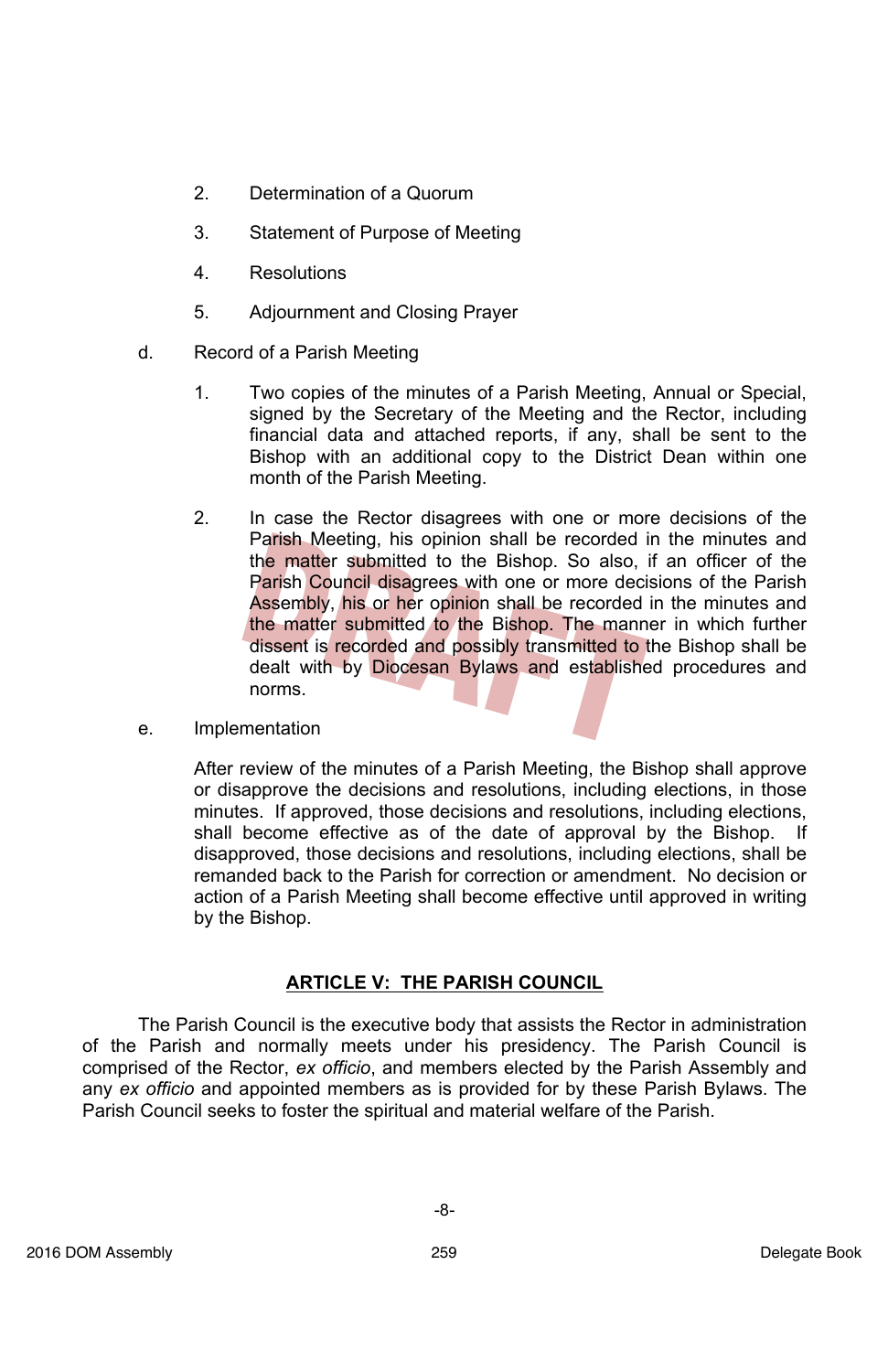### **Section 1: Election of the Parish Council**

a. The Parish Council shall be composed of the Rector, *ex officio*, and \_\_\_\_ elected members.

### **Alternate (A)**

b. The election of members of the Parish Council and at least a first and a second alternate shall take place at the regular Parish Meeting on an basis. [See Alternate (A), Section 6 a.]

### **Alternate (B)**

- b. The election of members of the Parish Council shall take place at the regular Parish Meeting on an \_\_\_\_\_\_\_\_\_\_\_\_\_\_ basis. [See Alternate (B), Section 6 b.]
- c. Eligibility of Elected Members

Voting members of the Parish are eligible for election to the Parish Council with the following exceptions:

- 1. any full-time employee of the Parish is not eligible to serve on the Parish Council;
- 2. only one member of any household, including the Rector's household, is eligible to serve at the same time as a member of the Parish Council.

#### **Section 2: Term of Office**

- a. The term of office for members of the Parish Council shall be vears.
- b. The term of office of the elected officers, as defined in Section 8, shall be \_\_\_\_ years.
- c. No member of the Parish Council may serve more than 6 consecutive years.
- d. \_\_\_\_ members shall be elected at each Annual Meeting of the Parish so that there shall be staggered terms of membership on the Parish Council with some terms expiring annually. [Optional.]
- e. All officers and members of the Parish Council shall hold office until their successors are duly elected, qualified and confirmed, and installed.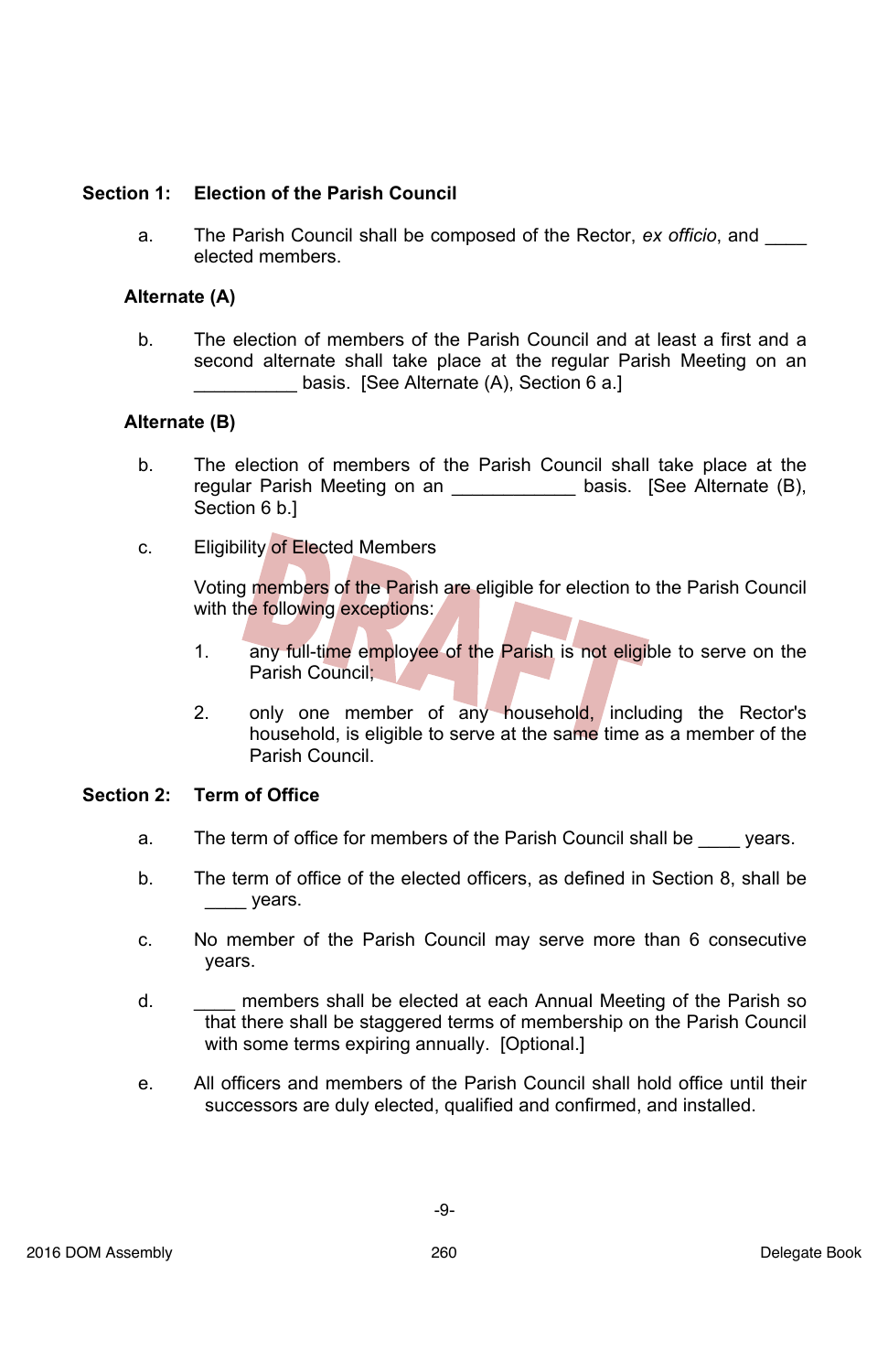### **Section 3: Composition**

### **Alternate (A)**

- a. The officers of the Parish Council shall consist of at least the President, Vice-President, Secretary and Treasurer. Additional officers may be elected if deemed necessary by the Parish Council.
- b. Following the adjournment of the Annual Parish Meeting at which an election was held, the Rector shall assemble the (incumbent and) new members of the Parish Council and conduct the election of Parish Council officers.

### **Alternate (B)**

- a. The officers of the Parish Council shall consist of at least the President, Vice-President, Secretary, and Treasurer. Additional officers may be elected if deemed necessary by the Parish Meeting.
- b. The Annual Parish Meeting shall elect Parish Council officers, and then the open balance of the members of the Parish Council to be elected at the meeting.

#### **Section 4: Confirmation and Installation**

- a. The Rector shall attest by signature to the election of the Parish Council, supply the data and list of officers and members of the Parish Council on the "Confirmation of Parish Council" form, affix the Parish seal and shall forward the form to the Bishop.
- b. Only upon the confirmation of the election of the Parish Council by the Bishop can the Parish Council be installed. It is then installed in accordance with the Diocesan rubric: "Installation of Parish Council", and its members can begin their term of office. Incumbents shall hold office until new officers or members are actually installed.

#### **Section 5: Removal from Parish Council**

- a. All Parish Council members must continue to fulfill the qualifications for membership in the Parish Council during their entire tenure of office. Failure to retain membership as described in Article II and Article V, Section 1 c., will bring automatic dismissal from the Parish Council.
- b. All Parish Council members are expected to attend all Parish Council Meetings during their tenure of office. The unexcused absence of any Parish Council member for three (3) consecutive meetings will render that member subject to dismissal by the Parish Council.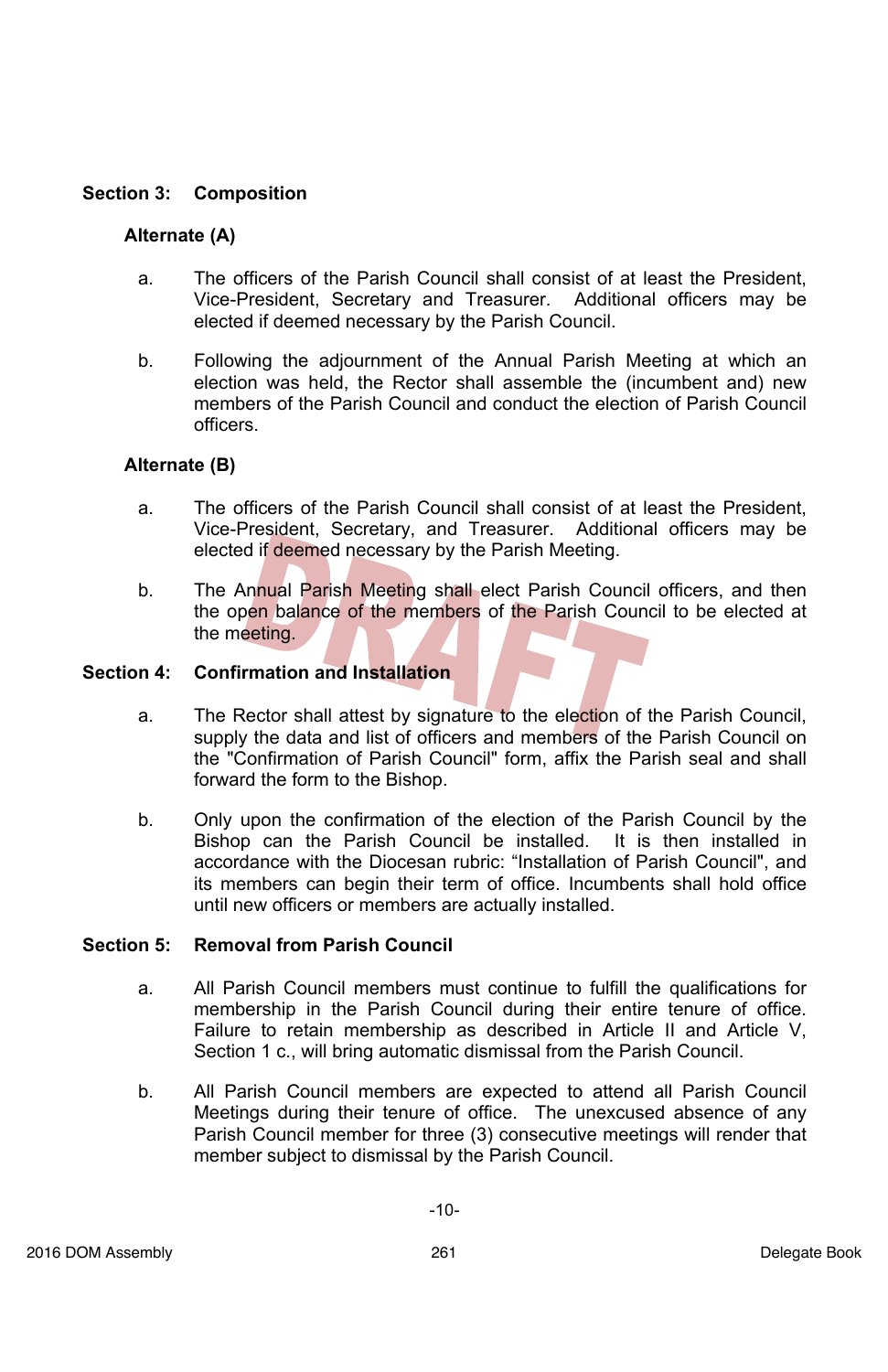c. The Parish Council initiates all dismissal procedures. However, the Bishop through the District Dean may intervene in cases in which a Parish Council member becomes subject to dismissal for a cause stated in this section.

### **Section 6: Vacancies in Parish Council**

### **Alternate (A)**

a. Any vacancy which occurs shall be filled by the alternate, previously elected with the members of the Parish Council at their election for the remainder of the vacated term. [To be used with Alternate (A), Article V, Section 1 b.]

#### **Alternate (B)**

a. Any vacancy which occurs shall be filled by the Parish Council by electing a successor therefore with confirmation by the Rector, for the remainder of the vacated term. [To be used with Alternate (B), Article V, Section 1 b.]

### **Alternate (C)**

- a. Any vacancy which occurs shall be filled by Special Meeting of the Parish.
- b. A person who fills a vacancy must have all the qualifications of an elected member of the Parish Council as provided in Section 1 c. of this Article.
- c. The filling of a vacancy refers to the position of membership in the Parish Council and not to the position of elected officer.
- d. With the exception of the office of President of the Parish Council, whose vacancy is filled by the Vice-President, the vacancies in the office of Vice-President, Secretary and Treasurer shall be filled by the Parish Council from qualified members of the reconstituted Council.

#### **Section 7: Parish Council Meetings**

No regular or special meeting of the Parish Council shall be held without the knowledge and blessing of the Rector. If the Rector is unable to preside over a meeting of the Parish Council, the senior elected officer of the Parish Council shall preside with the blessing of the Rector or the Bishop. In case the office of Rector is vacant, until the appointment of the new Rector, the senior elected officer of the Parish Council shall preside, unless the Bishop or his delegate is present.

a. Day, Time and Place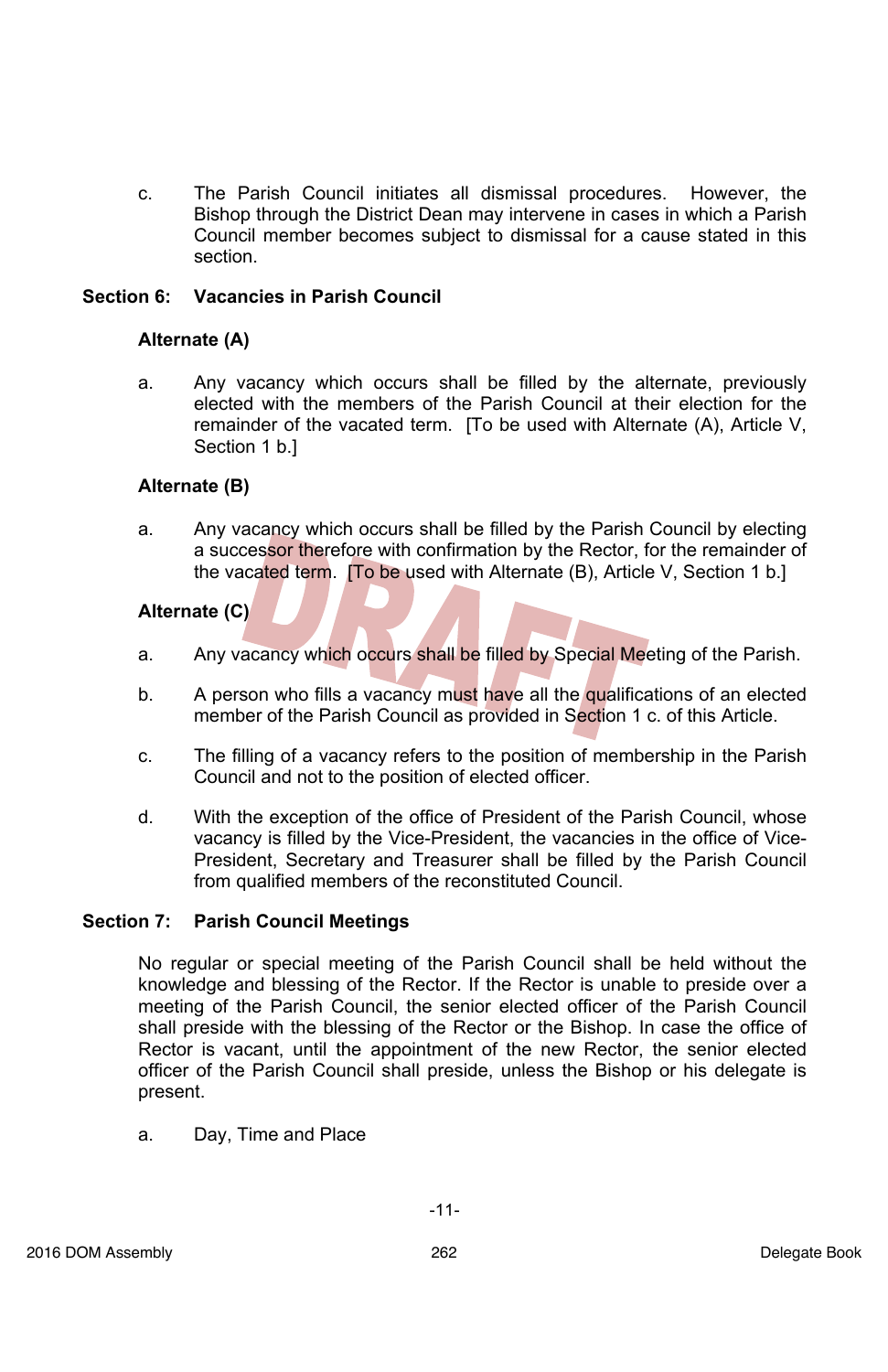The Parish Council shall establish mutually agreeable times for its monthly meetings, to be normally held on the Parish premise; on occasion the location of meetings may be changed by mutual agreement of the Rector and Parish Council members.

b. Chairman

The Rector or his designee chairs the Parish Council meeting.

c. Agenda

The Parish Council shall conduct its business from a pre-established agenda.

d. Quorum

A simple majority of the Parish Council shall constitute a quorum.

e. Voting

A majority vote of those members in attendance can decide issues brought before the Parish Council.

f. Minutes

The minutes of the Parish Council meetings shall be signed by the Secretary and the Rector. The original of the minutes is the properly of the Parish and becomes part of the Parish Archives.

g. Participation in Meetings

Parish Council meetings are open for attendance to all members of the Parish. An open forum may be held, at which time a member of the Parish, recognized by the Chair, may speak on an issue. However, only members of the Parish Council may make a formal resolution or vote on any issue. At its discretion the Parish Council may hold a "Closed Meeting" which is restricted only to Parish Council members and accordingly noted in the minutes.

h. Disagreement and Unresolved Issues

In the event that a matter is brought before the agenda of the Parish Council, which in the opinion. of the Rector is in violation of the Canon Law of the Orthodox Church, the Statute, or the Diocesan directives, including, but not limited to matters of:

1. doctrine;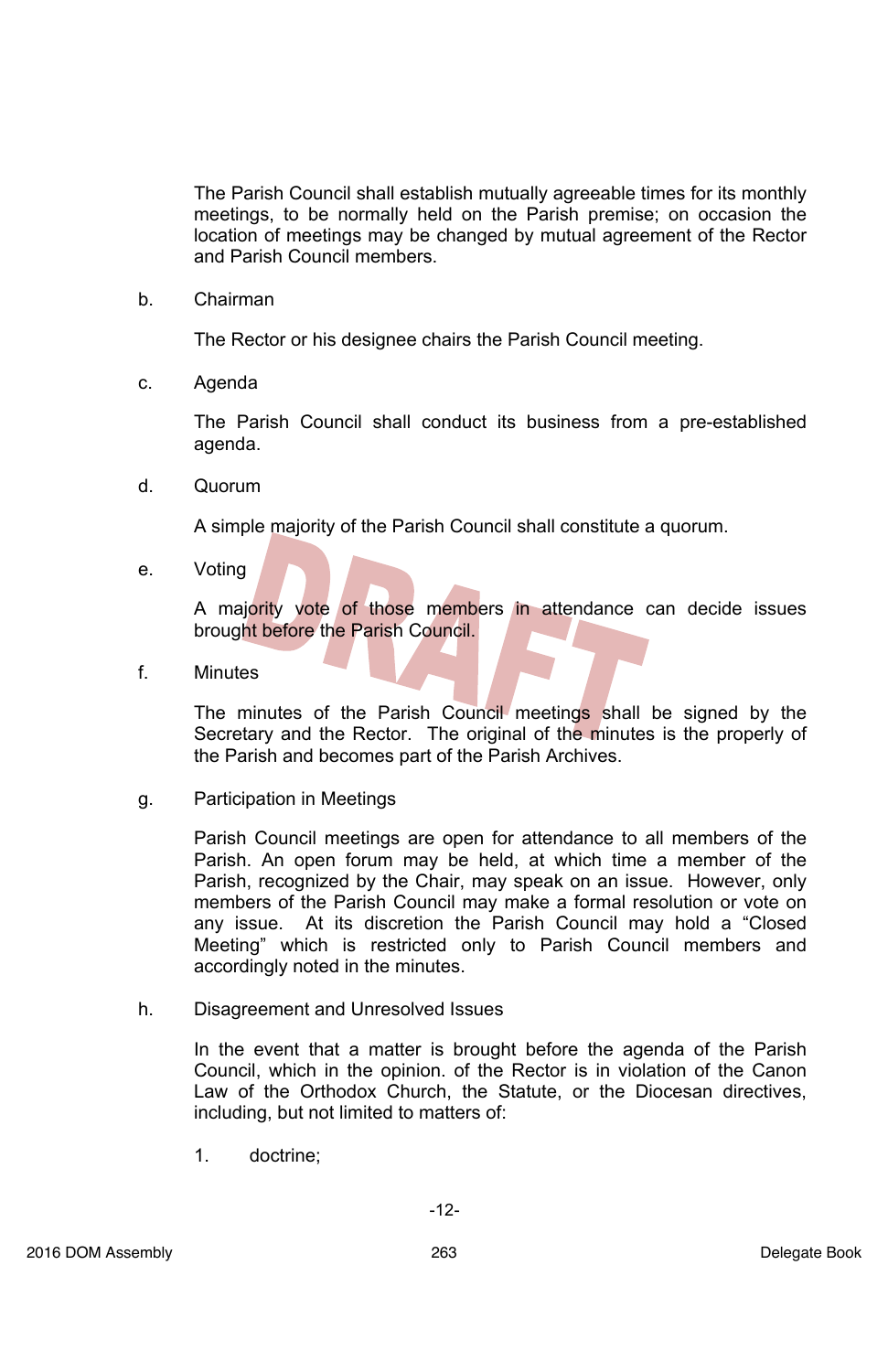- 2. canon law;
- 3. liturgical practice;
- 4. sacramental observance; or
- 5. ecclesiastical discipline

the Rector has the right to veto both discussion and vote on said matter within the Parish Council. If the matter persists and becomes a problem between the Rector and the Parish Council, the matter shall not be brought before the Parish at a Parish Meeting. The Rector or the Parish Council shall have the right to refer the matter to the District Dean. However, in matters of appeal the decision of the Bishop shall be deemed final.

### **Section 8: Officers of the Parish Council**

a. President

The President shall:

- 1. be an *ex officio* member of all Standing Committees;
- 2. represent the Parish Council on all appropriate occasions; and
- 3. perform such other duties as may be imposed by law, by the Articles of Incorporation, or by these Bylaws, or as may be prescribed from time to time by the Parish Council.
- b. Vice-President

The Vice-President shall:

- 1. act in the place of the President during the latter's absence;
- 2. automatically succeed to the office of President in the event of its vacancy; and
- 3. perform such other duties as may be imposed by law, by the Articles of Incorporation, or by these Bylaws, or as may be prescribed from time to time by the Parish Council.
- c. Secretary

The Secretary shall: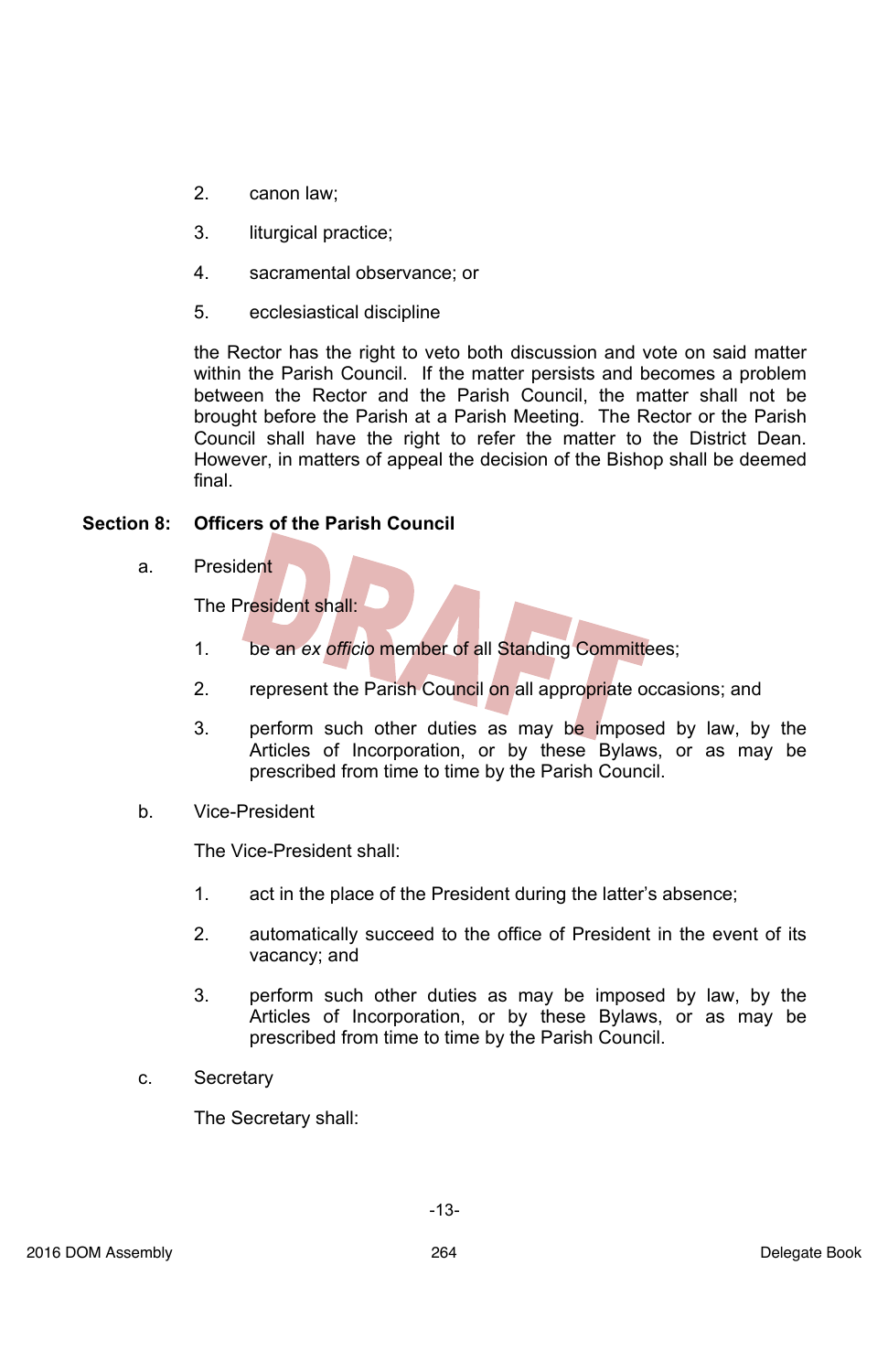- 1. keep an accurate record of the proceedings of all meetings of the Parish Council and Parish Meetings;
- 2. facilitate the submission to the Bishop and the District Dean copies of all appropriate minutes, reports, and lists; and
- 3. perform such duties as may be imposed by law, the Articles of Incorporation, or by these Bylaws, or as may be prescribed from time to time by the Parish Council.
- d. Treasurer

The Treasurer shall:

- 1. receive and safely keep all money and securities of the Parish and shall invest and disburse the same under the direction of the Parish Council;
- 2. render a financial statement at the Annual Parish Meeting and at such other times as may be requested by the Parish Council. The annual statement shall be audited by the Auditing Committee;
- 3. keep a complete account of the finances of the Parish which shall be and remain the property of the Parish and which shall be open for inspection at any reasonable time by the Parish Council;
- 4. prepare all appropriate financial reports and statements which are to be submitted by the Secretary to the Bishop and District Dean; and
- 5. perform such other duties as may be imposed by law, by the Articles of Incorporation, or by these Bylaws, or as may from time to time be prescribed by the Parish Council.

# **ARTICLE VI: THE PARISH PROPERTY**

### **Section 1: Title of Ownership**

The Parish is the sole owner of and/or holds legal title to all Parish property, assets, and funds, subject to any and all limitations on its rights of ownership imposed by the Statute.

#### **Section 2: Real Property**

The Parish may purchase real property, or sell, mortgage, lease, or otherwise encumber its real property, only upon approval of a two-thirds (2/3) majority vote of the voting members of the Parish in attendance at the Annual Parish Meeting,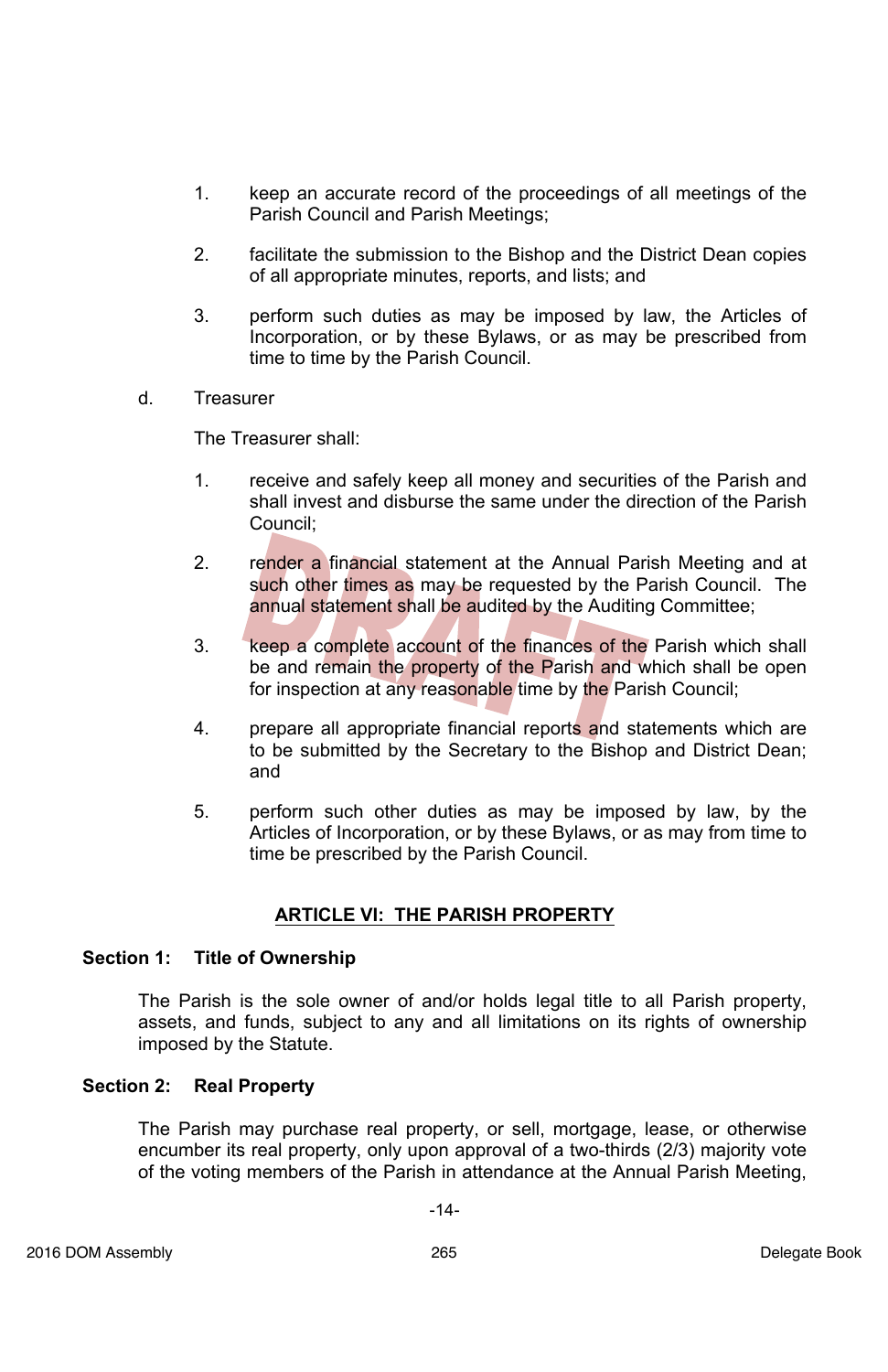or at a Special Meeting convened for that purpose, at which a quorum is present, due notice having been given, on a resolution presented by the Parish Council and Rector, and subject to final approval of the Bishop. However, in no event may such action be taken with the approval of less than \_\_\_\_% of all voting members of the Parish.

#### **Section 3: Special Bequests**

All special bequests, gifts and devises should be used by the Parish for the purpose for which they were made, to the extent that it is reasonably practicable to do so. In the event the purpose of such gift, devise, or bequest is not feasible or practical, as so determined by the Parish Council and Rector, an alternate use may be determined by the Parish Council and Rector upon consultation with the donor or the estate representative.

#### **Section 4: Defection**

In the event that the Parish decides to withdraw from the jurisdiction of The Orthodox Church in America, The Orthodox Church in America shall be entitled to full title to all the Parish property, assets, and funds. In the event that a group in a Parish decides to withdraw from the jurisdiction of The Orthodox Church in America, that segment of the Parish which remains loyal to the jurisdiction of The Orthodox Church in America shall retain full title to all the Parish property, assets, and funds.

#### **Section 5: Dissolution**

- a. The Parish may be dissolved voluntarily only upon approval of a two-thirds (2/3) majority vote of the voting members of the Parish in attendance at a Special Meeting convened for that purpose, at which a quorum is present, due notice having been given, on a resolution presented by the Parish Council and Rector, and subject to final approval by the Bishop. However, in no event may such action be taken with the approval of less than \_\_\_\_% of all voting members of the Parish. Only the Bishop shall have the power to declare the Parish dissolved.
- b. Upon the dissolution of the Parish, the sacred and untouchable items, such as the Holy Antimension, the Tabernacle, and the Sacred Vessels, as well as the Parish records, shall be delivered directly to the Diocesan Bishop or his designee. After all encumbrances have been satisfied, the remaining Parish property, whether real, personal, or mixed, or the proceeds from the sale thereof, shall be distributed by the Bishop to institutions, ministries or charities of, or affiliated with, The Orthodox Church in America, preferably within the state of incorporation, or within the local Deanery.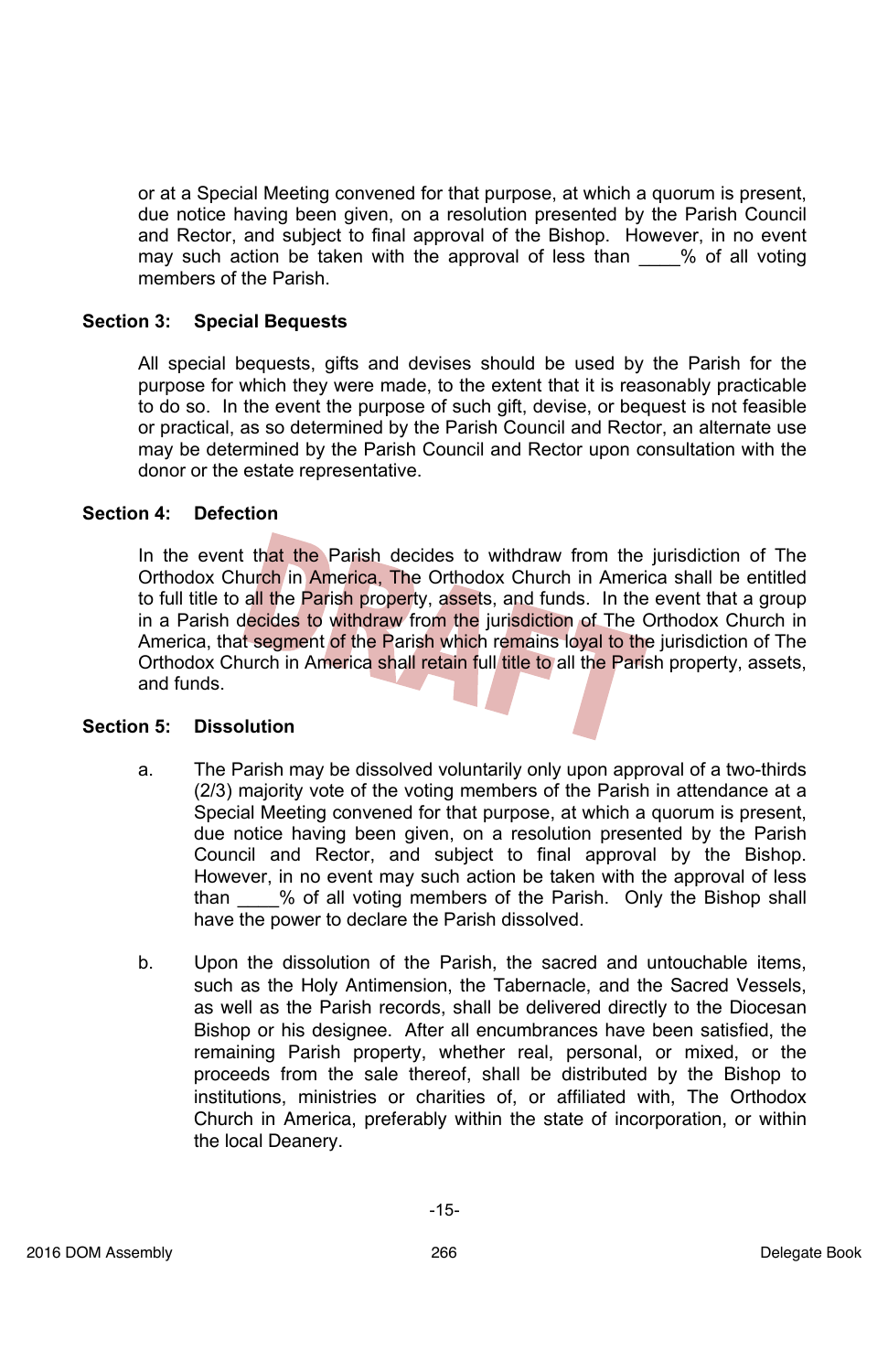### **ARTICLE VII: THE PARISH ORGANIZATIONS**

- a. From time to time individually affiliated Parish organizations may be established or recognized by the Parish for specific purposes deemed compatible with Parish life. Such organizations shall have the approval of, and are accountable to, the Parish Council and Rector. The bylaws of such organizations shall be consistent with these Bylaws, the regulations of the Parish, the directives of the Bishop, and the Statute. Such organizations shall make an annual report of activities and accountability, and shall make an annual financial statement available to the Parish Meeting.
- b. In the event that any such organization is dissolved, its assets shall be turned over to the Parish.
- c. In the event that the Parish is dissolved, the organizations which were subsidiaries of that Parish likewise shall be dissolved. The assets of those organizations shall be disposed of pursuant to Article VI, Section 5 of these Bylaws.

# **ARTICLE VIII GENERAL PROVISIONS**

#### **Section 1: Amendments**

These Parish Bylaws may be altered or amended by a two-thirds (2/3) majority vote of the voting members of the Parish in attendance at the Annual Parish Meeting at which a quorum is present or a Special Meeting convened for that purpose at which a quorum is present, provided that timely written notice is given to the membership specifying the proposed addition, change or amendment. However, in no event may such action be taken with the approval of less than \_\_\_\_% of all voting members of the Parish. All amendments, changes or additions so proposed shall not take effect unless approved by the Bishop.

### **Section 2: Procedures**

For matters not covered by these Bylaws the Parish may enact procedures and regulations to meet the need of a particular situation in the Parish. Such additional procedures and regulations shall not take effect unless approved by the Bishop.

#### **Section 3: Scope of Rights**

Notwithstanding any provisions in these Bylaws or any provisions that might be assumed from the civil law concerning not-for-profit or religious corporations, nothing in these Bylaws or any such civil law provisions shall be deemed to have granted any individual parishioner or group of parishioners any rights, as